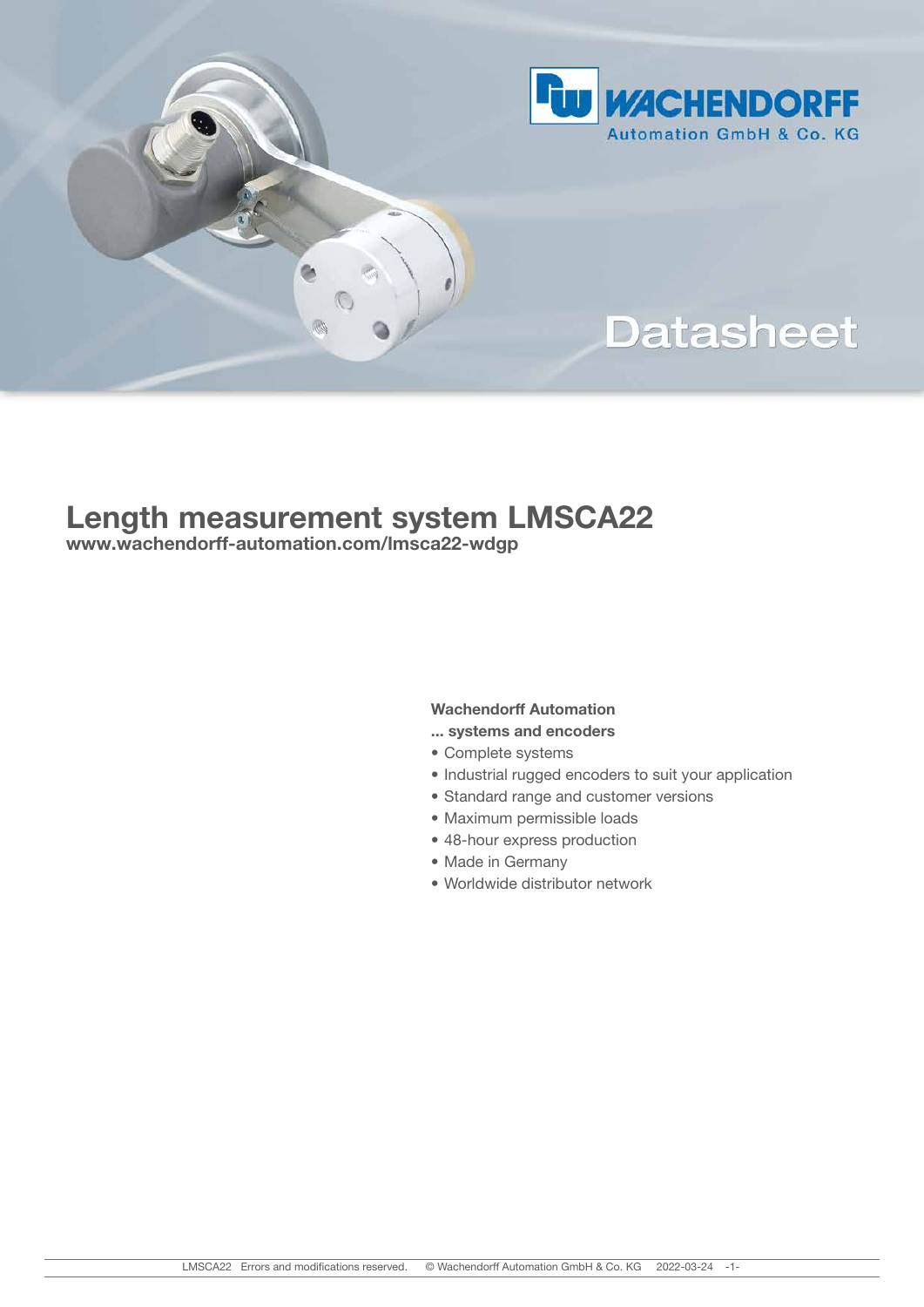

# Robust length measurement system LMSCA22



| • Ultra compact system with new spring-loaded arm, including |
|--------------------------------------------------------------|
| WDGP 36A encoder and 150 mm or 200 mm measuring wheel        |

- Up to 0.01 mm/impulse for measurement results
- Suitable for many surfaces
- Absorbent mounting
- Contact pressure easily adaptable by intelligent central adjustment

www.wachendorff-automation.com/lmsca22-wdgp

| <b>Resolution WDGP 36A with</b>                 |                                  |  |
|-------------------------------------------------|----------------------------------|--|
| Measuring systems LMSxxxKH, LMSxxxKG, LMSxxxNG: |                                  |  |
| 200 ppr:                                        | 1 pulse/mm = $1.0$ mm/pulse      |  |
| 2000 ppr:                                       | 10 pulses/mm = $0.1$ mm/pulse    |  |
| 5000 ppr:                                       | 25 pulses/mm = $0.04$ mm/pulse   |  |
| 16000 ppr:                                      | 80 pulses/mm = $0.0125$ mm/pulse |  |
|                                                 |                                  |  |

| Measuring system LMSxxxGR: |                                            |  |
|----------------------------|--------------------------------------------|--|
| $150$ ppr:                 | 1 pulse/mm = $1.0$ mm/pulse                |  |
| 1500 ppr:                  | 10 pulses/mm = $0.1$ mm/pulse              |  |
|                            | $3750$ ppr: $25$ pulses/mm = 0.04 mm/pulse |  |
|                            | 15000 ppr: 100 pulses/mm = $0.01$ mm/pulse |  |

| Mechanical Data of the system modules |                                             |  |
|---------------------------------------|---------------------------------------------|--|
| Housing encoder                       |                                             |  |
| Flange                                | synchro flange                              |  |
| Flange material                       | aluminium                                   |  |
| Housing cap                           | stainless steel                             |  |
|                                       |                                             |  |
| Shaft(s)                              |                                             |  |
| Shaft material                        | stainless steel                             |  |
| Starting torque                       | approx. 0.2 Ncm at ambient tempe-<br>rature |  |

|                                          | i atui <del>c</del>                |
|------------------------------------------|------------------------------------|
|                                          |                                    |
| Shaft                                    | $\varnothing$ 6 mm shaft with flat |
| Shaft length                             | $L: 11.5 \, \text{mm}$             |
| Max. permissible shaft<br>loading radial | 80 N                               |
| Max. permissible shaft<br>loading axial  | 50 N                               |
|                                          |                                    |

#### Bearings

Max. operating speed 12000 rpm

#### Spring loaded arm

|                             | Adjustable prestressing force 0 N up to 20 N in steps of 5 N |
|-----------------------------|--------------------------------------------------------------|
| Length of spring lever axis | 74.5 mm                                                      |
| Material                    | aluminum                                                     |
| Contact pressure            | adjustable, 3°-step equates<br>5 N pressure increase         |

| Machinery Directive: basic data safety integrity level |                                                                      |
|--------------------------------------------------------|----------------------------------------------------------------------|
| MTTF,                                                  | 1200 a                                                               |
| Mission time (T.)                                      | 20 a                                                                 |
| Nominale service life (L <sub>10</sub> h)              | $1.7 \times 10^{10}$ revs. at 20 % rated shaft<br>load and 12000 rpm |
| Diagnostic coverage (DC)                               | $0\%$                                                                |
|                                                        |                                                                      |

| <b>Electrical Data</b>               |                                                                      |
|--------------------------------------|----------------------------------------------------------------------|
| Power supply/<br>Current consumption | 4.75 VDC up to 32 VDC: typ. 80 mA                                    |
| Output circuit                       | TTL.<br>HTL                                                          |
| Pulse frequency                      | HTL up to 16384 ppr: max. 600 kHz<br>TTL up to 16384 ppr: max. 1 MHz |
| Channels                             | ABN and inverted signals                                             |
| Load                                 | max. 40 mA / channel                                                 |
| Circuit protection                   | inverse-polarity and<br>short-circuit protection                     |
| Accuracy                             |                                                                      |
| Phase offset                         | $90^{\circ}$ ± max. 8.5 % of a period duration                       |
| pulse-/pause-ratio                   | 50 % $\pm$ max, 7 %                                                  |
|                                      |                                                                      |
| <b>General Data</b>                  |                                                                      |
| Weight                               | approx. 270 g                                                        |
| Connection                           | Connector radial                                                     |
| Protection rating (EN 60529)         | IP67, shaft sealed to IP65                                           |

| Operating temperature |                         |
|-----------------------|-------------------------|
| LMSxxxKH:             | $-10$ °C up to $+70$ °C |
| LMSxxxKG:             | $-10$ °C up to $+70$ °C |
| LMSxxxNG:             | $-10$ °C up to $+50$ °C |
| LMSxxxGR:             | -40 °C up to +85 °C     |

| Range of application measuring wheel $U = 200$ mm |                         |                                                                           |
|---------------------------------------------------|-------------------------|---------------------------------------------------------------------------|
|                                                   | I MSxxxKH:<br>(even)    | Plastic, painted surfaces, paper, paste-<br>board, wood, metal, textiles. |
|                                                   | I MSxxxKG:<br>(fluted)  | Plastic, painted surfaces, paper, paste-<br>board, wood, metal, textiles. |
|                                                   | I MSxxxNG:<br>(pimpled) | Textiles.                                                                 |

|           | Range of application measuring wheel $U = 150$ mm |
|-----------|---------------------------------------------------|
| LMSxxxGR: | Wood, metal, conveyor belts,                      |



, paper, textiles.

#### More information

| General technical data and safety incremental encoders |
|--------------------------------------------------------|
| www.wachendorff-automation.com/gtd                     |
| Options                                                |
| www.wachendorff-automation.com/acc                     |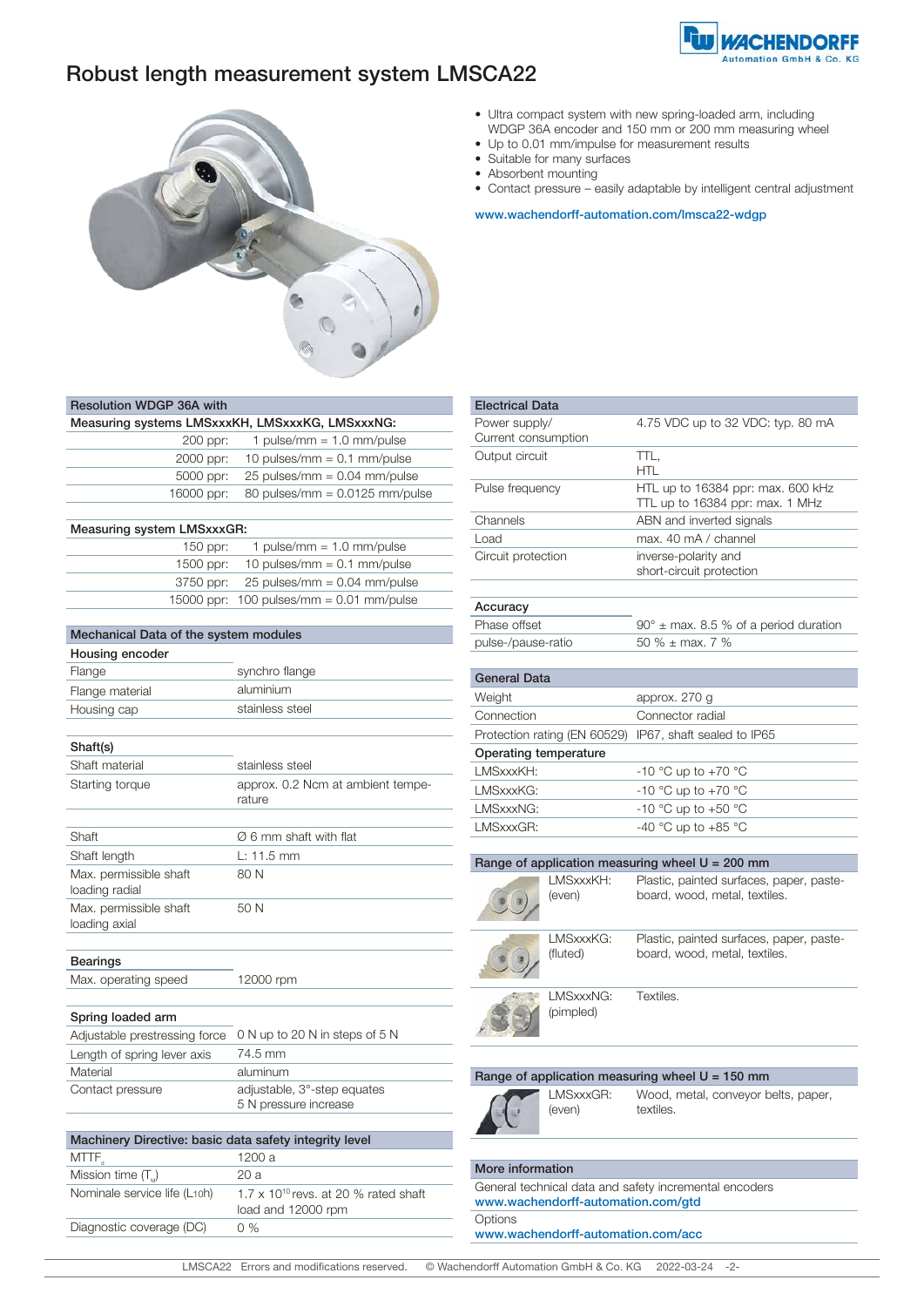



#### **Description**

SC8 radial, 8-pin, connector connected to encoder housing

| Assignment    |                  |
|---------------|------------------|
|               | SC <sub>8</sub>  |
|               | 8-pin            |
|               | 2<br>6<br>5<br>8 |
| <b>GND</b>    | $\mathbf{1}$     |
| $+UB$         | $\overline{2}$   |
| A             | 3                |
| B             | $\overline{4}$   |
| N             | 5                |
| <b>SET</b>    |                  |
| A inv.        | 6                |
| B inv.        | 7                |
| N inv.        | 8                |
| n. c.         |                  |
| <b>Shield</b> |                  |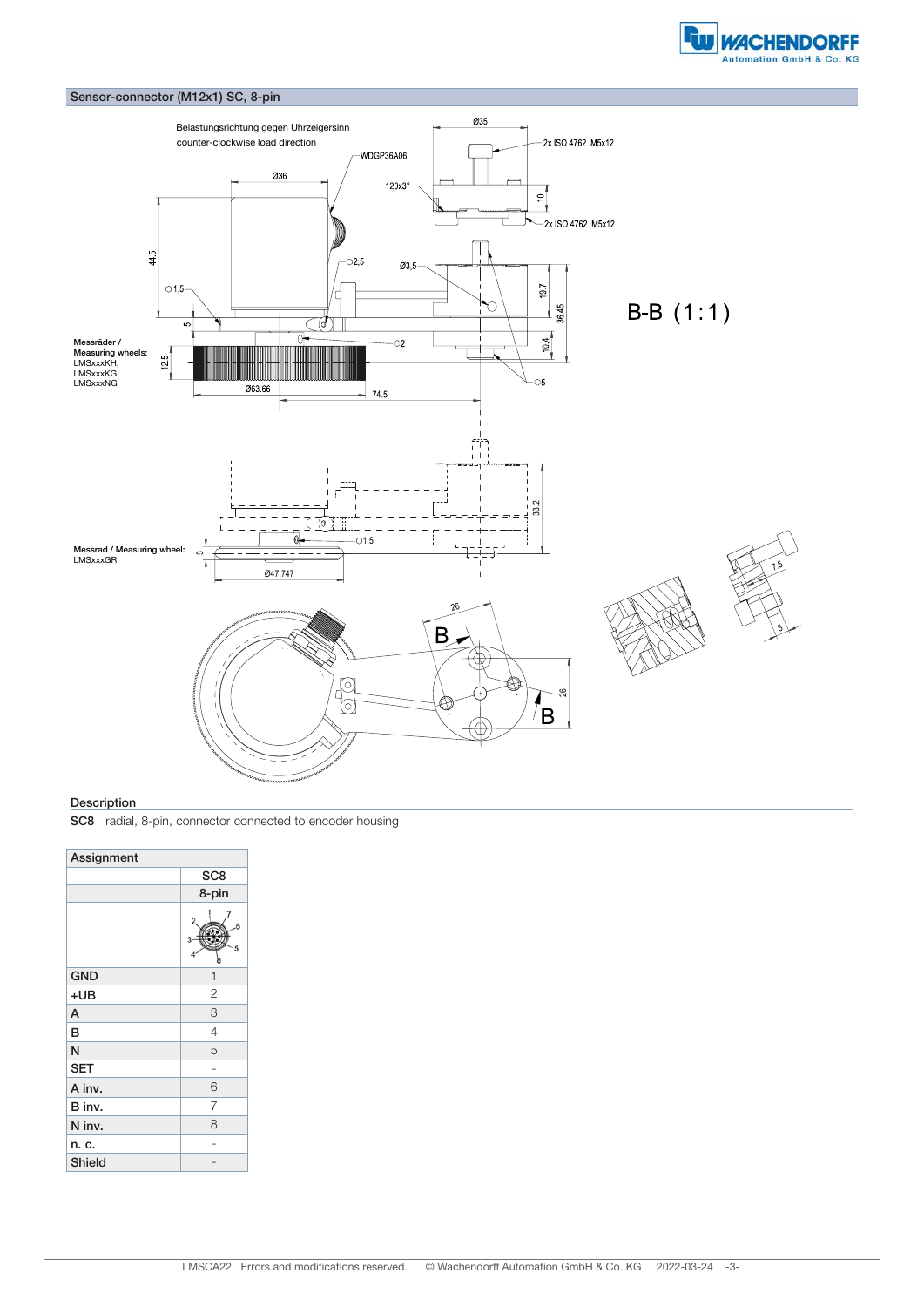



Range of application measuring wheel  $U = 200$  mm

1 LMSxxxKH Plastic, painted surfaces, paper, pasteboard, wood, metal, textiles.

2 LMSxxxKG Plastic, painted surfaces, paper, pasteboard, wood, metal, textiles.

3 LMSxxxNG Textiles.



## Range of LMSxxxGR application measuring wheel U = 150 mm

Wood, metal, conveyor belts, paper, textiles.

For further assistance please feel free to contact us. We would be happy to help you to find the suitable resolution, measurement wheel, cable length or other accessory to optimize your application.